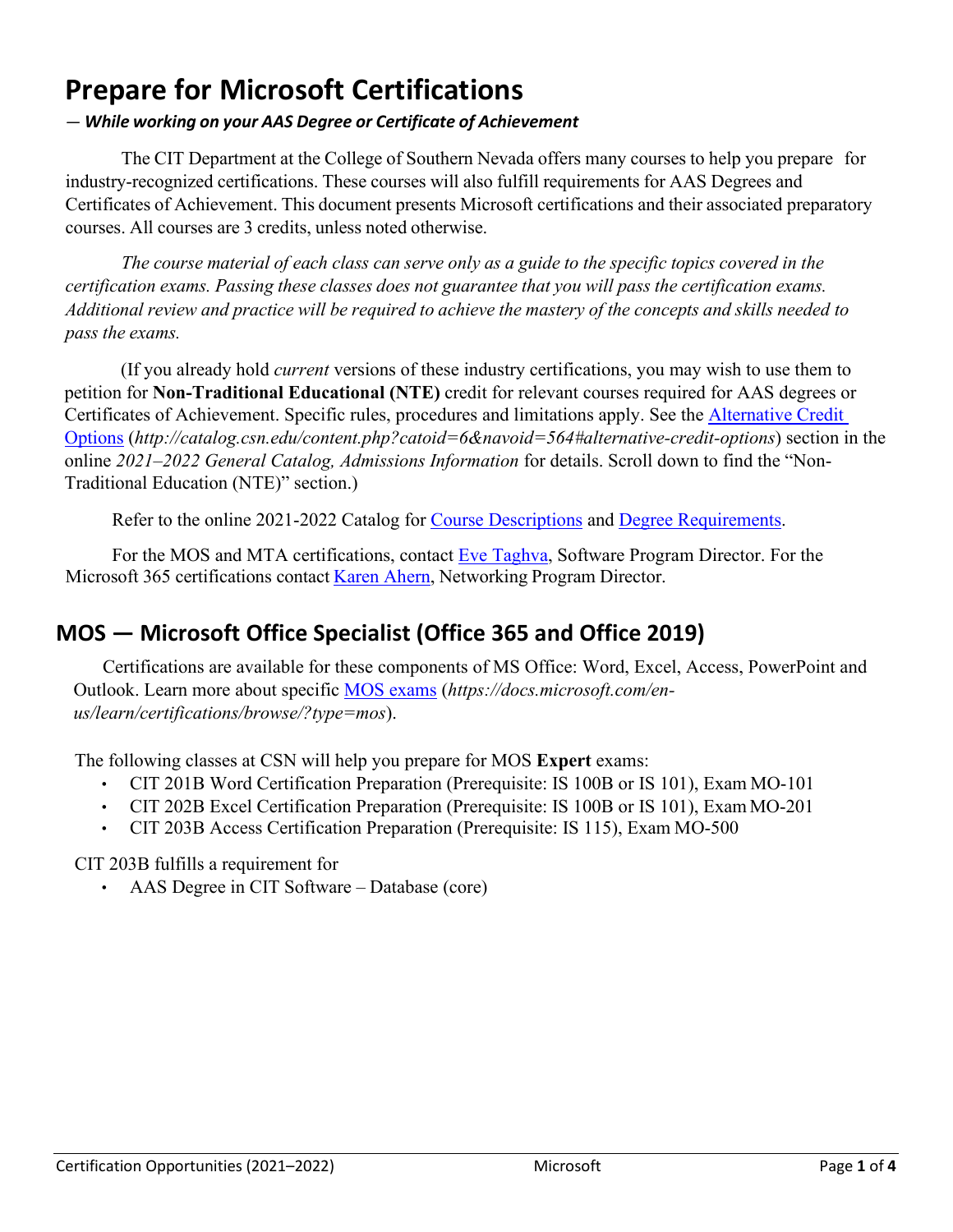### **MTA — Microsoft Technology Associate — Database Fundamentals**

According to [Microsoft's](https://www.microsoft.com/en-us/learning/mta-summary-certification.aspx) website (*https://www.microsoft.com/en-us/learning/mta-summarycertification.aspx*), the Microsoft Technology Associate (MTA) certifications are for individuals considering a career in technology or in business with an emphasis in technology; they validate your understanding of core IT concepts. See details of the MTA — Database Fundamentals exam (Exam 98-364) at this [url](https://www.microsoft.com/en-us/learning/exam-98-364.aspx) (*https://www.microsoft.com/en-us/learning/exam-98-364.aspx*).

While the following classes at CSN are not tied directly to any certification, they will help you prepare for the MTA — Database Fundamentals exam:

- CIT 180 Database Concepts and SQL (SQL Server section) (Prerequisite: IS 115)
- CIT 183 Database Administration (SQL Server section) (Prerequisite: CIT 180)

Both courses fulfill requirement for the following:

• AAS Degree in CIT Software – Database (core)

#### **Microsoft 365 Certified: Modern Desktop Administrator Associate**

[Microsoft](https://docs.microsoft.com/en-us/learn/certifications/m365-modern-desktop) (*https://docs.microsoft.com/en-us/learn/certifications/m365-modern-desktop*) offersthis certification to those who "deploy, configure, secure, manage, and monitor devices and client applications in an enterprise environment."

This certificate requires two exams:

- MD-100 (Windows 10)
- MD-101 (Managing Modern Desktops)

The following courses will help you prepare for this certification:

- CIT 211 Microsoft Networking I (Prerequisites: IS 100B with a grade of C- or higher or IS 101; and CIT 114B with a grade of C- or higher; or Instructor approval.)
- CIT 212 Microsoft Networking II (Prerequisite: IS 101 with a grade of C- or higher or IS 100B; and CIT 114B; or Instructor approval.)

CIT 211 fulfills requirements for the following:

- AAS Degree in CIT Cyber Security Digital Forensics (core)
- AAS Degree in CIT Networking Network Administration (core)
- AAS Degree in CIT Networking System Administration (core)
- Certificate of Achievement in Cyber Security Digital Forensics (core)

CIT 212 fulfills requirements for the following:

- AAS Degree in CIT Cyber Security Compliance (elective)
- AAS Degree in CIT Cyber Security Digital Forensics (core)
- AAS Degree in CIT Networking System Administration (core)
- Certificate of Achievement in Cyber Security Digital Forensics (core)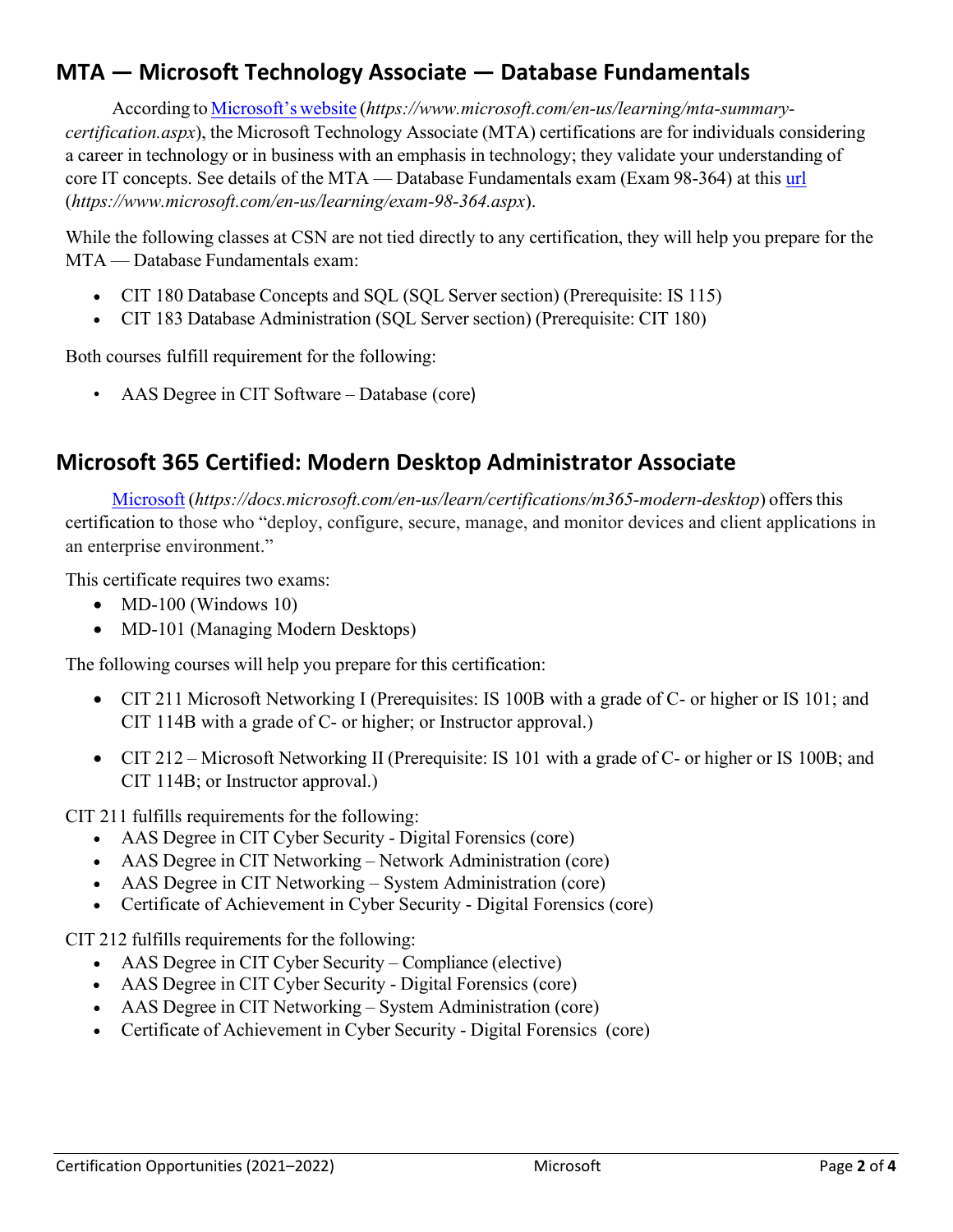### **Microsoft Certified: Azure Administrator Associate**

According to [Microsoft](https://docs.microsoft.com/en-us/learn/certifications/azure-administrator) (*https://docs.microsoft.com/en-us/learn/certifications/azure-administrator*) the Azure Administrator Associate Certificate requires passing of Exam AZ-104: Microsoft Azure Administrator. This exam validates the following skills:

- Manage Azure identities and governance
- Implement and manage storage
- Deploy and manage Azure compute resources
- Configure and manage virtual networking
- Monitor and back up Azure resources

The following course will help you prepare for this certification:

• CIT 213 – Microsoft Networking III (Prerequisite: CIT 112B with a grade of C- or higher, or Instructor approval)

CIT 213 fulfills requirements for the following:

- AAS Degree in CIT Cyber Security Compliance (elective)
- AAS Degree in CIT Cyber Security Digital Forensics (elective)
- AAS Degree in CIT Networking System Administration (core)
- Certificate of Achievement in Cyber Security Digital Forensics (elective)

#### **Microsoft Certified: Azure Security Engineer Associate**

According to [Microsoft](https://docs.microsoft.com/en-us/learn/certifications/azure-security-engineer) (*https://docs.microsoft.com/en-us/learn/certifications/azure-security-engineer*) the Azure Security Engineer Associate Certificate requires passing of Exam AZ-500: Microsoft Azure Security Technologies.

This exam validates the following skills:

- Manage identity and access
- Implement platform protection
- Manage security operations
- Secure data and applications

The following course will help you prepare for this certification:

• CIT 214 – Microsoft Networking IV (Prerequisite: CIT 112B with a grade of C- or higher, or Instructor approval)

CIT 214 fulfills requirements for the following:

- AAS Degree in CIT Cyber Security Compliance (elective)
- AAS Degree in CIT Networking System Administration (core)